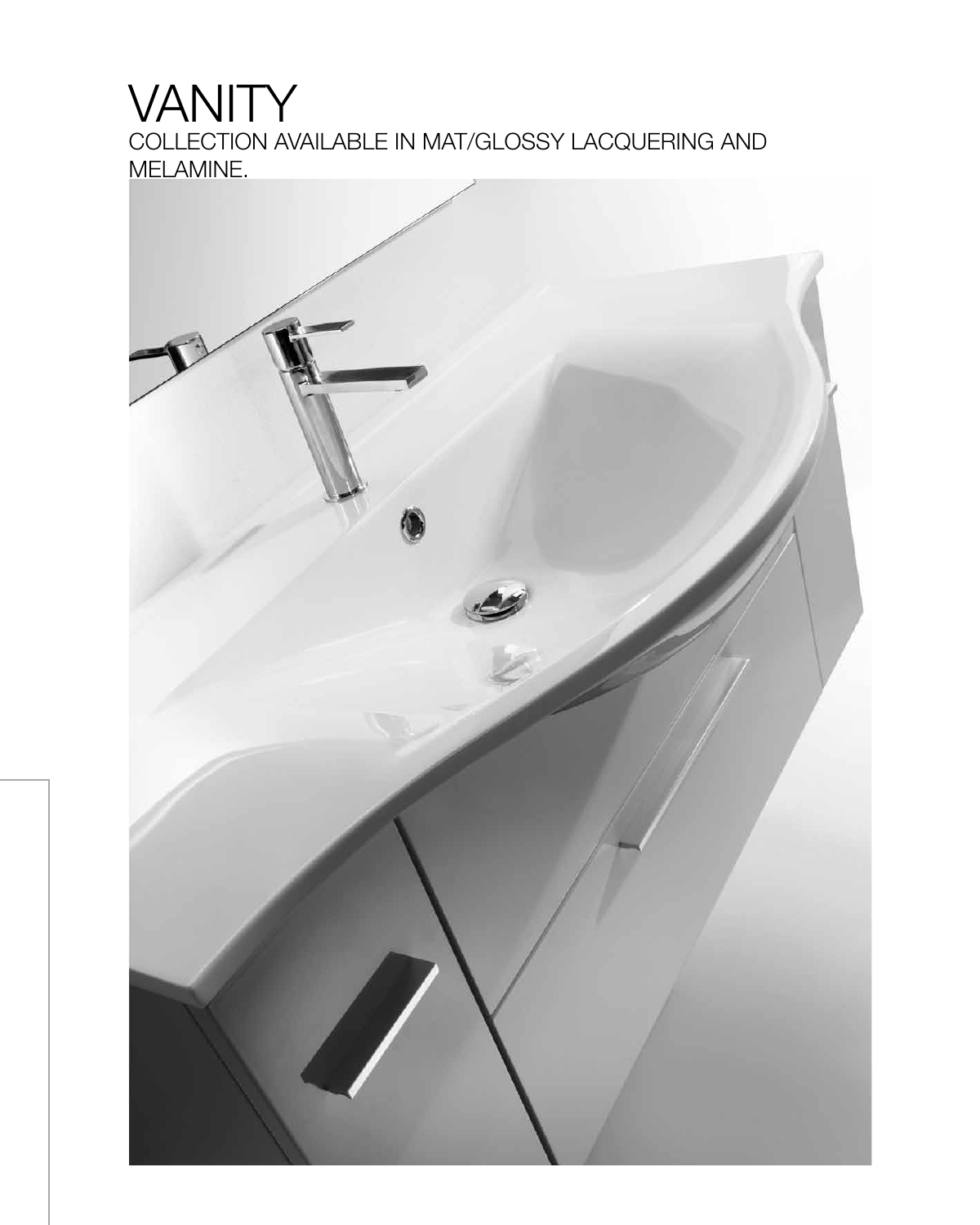## HANGING BASE UNITS 50 H. no top

*V A N I T Y*

VANITY<br>Ego

| <b>Element</b>                                                                 | Art.            | <b>Width</b> | <b>Depth</b> | <b>Mat Lacquered</b>                             | <b>Glossy Lacquered</b> | <b>Melamine</b> |  |
|--------------------------------------------------------------------------------|-----------------|--------------|--------------|--------------------------------------------------|-------------------------|-----------------|--|
| $\bullet$ .<br>38<br>109<br>$\bullet^\bullet$<br><b>SEP</b><br>50<br>$\bullet$ | VN <sub>1</sub> | 109          | 38           | Avail.                                           | Avail.                  | Avail.          |  |
| b.u. 2 I/r doors+underbasin flap door                                          |                 |              |              | * Surcharge for underbasin drawer (art.TC7) € XX |                         |                 |  |
| 127<br>-55<br><b>SEP</b>                                                       | VN <sub>2</sub> | 127          | 38           | Avail.                                           | Avail.                  | Avail.          |  |
| b.u. 2 I/r doors+underbasin flap door                                          |                 |              |              | * Surcharge for underbasin drawer (art.TC7) € XX |                         |                 |  |
| 127<br>$\bullet$<br>$\mathcal{C}^{\leq 0}$<br><b>SEED</b><br><b>SERIES</b>     | VN <sub>3</sub> | 127          | 38           | Avail.                                           | Avail.                  | Avail.          |  |
| 4 drawers H.25+underbasin flap door                                            |                 |              |              | * Surcharge for underbasin drawer (art.TC7) € XX |                         |                 |  |
| 145<br><b>SERIED</b>                                                           | <b>VN4</b>      | 145          | 38           | Avail.                                           | Avail.                  | Avail.          |  |
| b.u. 2 drawers+underbasin flap door                                            |                 |              |              | * Surcharge for underbasin drawer (art.TC7) € XX |                         |                 |  |
| 145<br>-50<br><b>SOFF</b>                                                      | VN <sub>5</sub> | 145          | 38           | Avail.                                           | Avail.                  | Avail.          |  |
| b.u, 4 draw H.25+underbasin flap door                                          |                 |              |              | * Surcharge for underbasin drawer (art.TC7) € XX |                         |                 |  |

\* Tall units 36 deep can be placed aside base units for basin. In case, they will be 38 cm deep with no surcharge. Write in the order.

109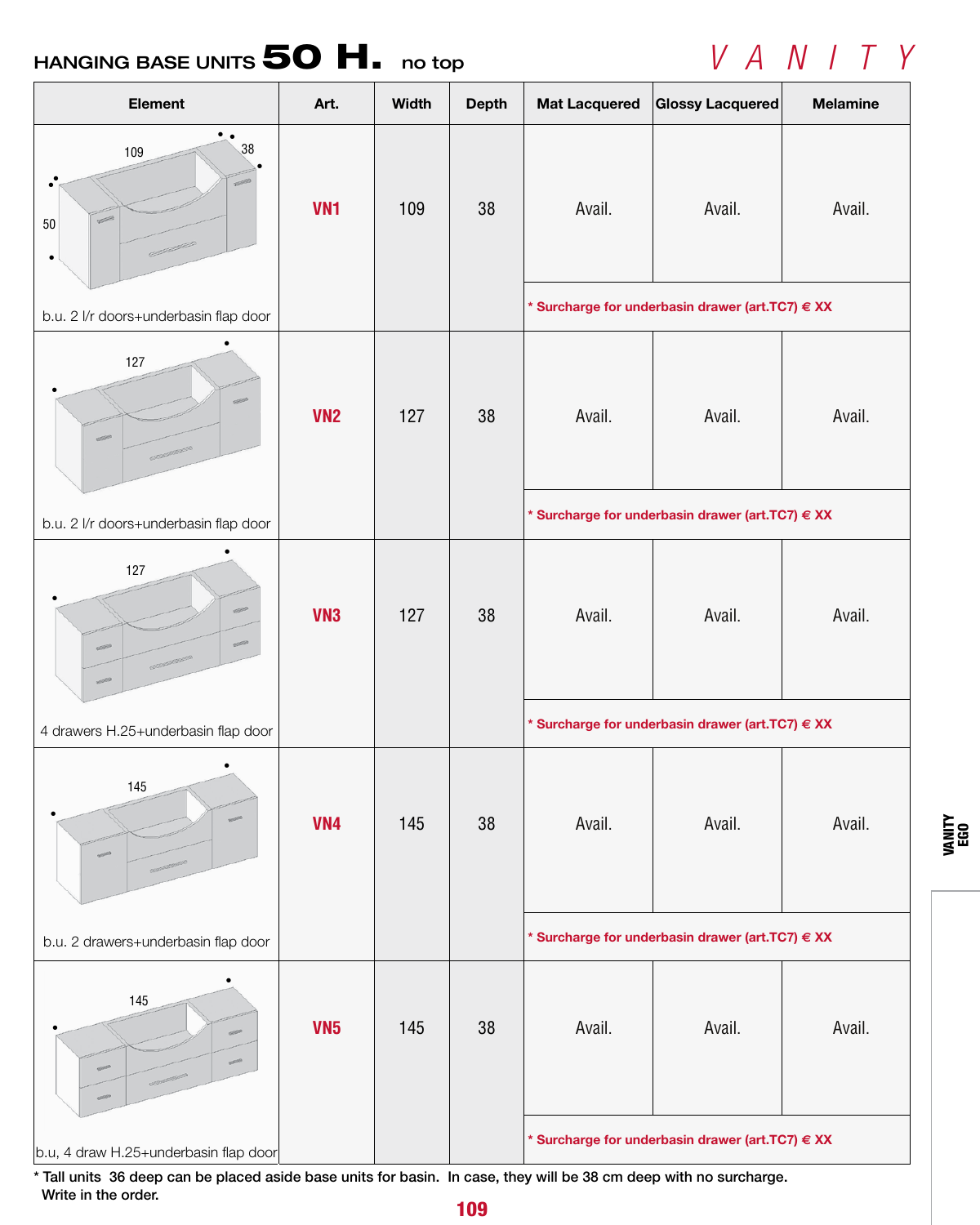## BASE UNIT FOR BASIN $\overline{71H}$  . HANGING, $\overline{81H}$  . with plinth/feet  $\mathop{V}\nolimits A \;\; N \;\; \mathop{I}\nolimits \;\; \mathop{Y}\nolimits$



\* Base units for basin VANITY 36 deep can be placed aside base units for basin. In case, they will be 38 cm deep with no surcharge.